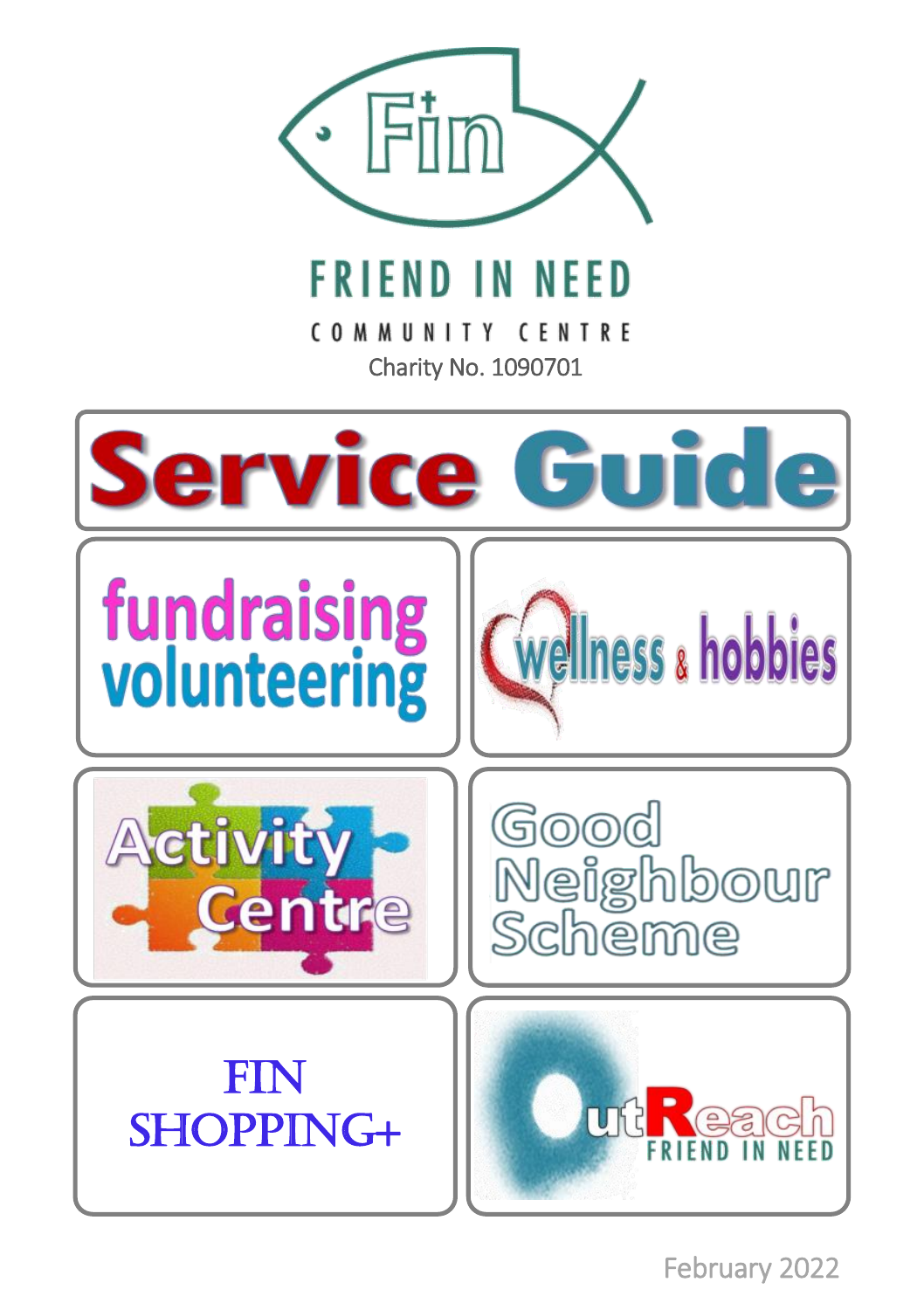## *Take Part in Our Charity*

Established since 1982, Friend In Need (FIN) has offered a wide range of services and support to older adults and disabled people living the London Borough of Barnet. We operate on a shrinking budget and rely on contributions made to our services, donations and help from volunteers to maintain the level and quality of our services.

There are a number of ways you can support us:

#### Legacy Pledge

Legacies enable us to continue working to keep people living securely and without isolation, as Maureen (a former Carer) said*, "I don't know what I would have done if you hadn't supported my mother while I was caring for my husband."* Making provision for Friend in Need in your Will, enables you to continue assisting vulnerable adults. For suitable wording for your legacy, speak to your attorney or contact Friend in Need, specifically the Director, John Wilks.

#### Volunteering & Fundraising

From helping in the centre in various roles, visiting older people in their homes or help raising funds, there are a range of different volunteering opportunities in which you can choose to participate. Through our volunteering scheme, not only will you help the community, there are opportunities to socialise and form friendships with other volunteers who share similar interests, passions and enthusiasm. Whether you can help for just one hour a week or one day a month; or have skills you think might not be useful to FIN, contact us for a chat and you may be surprised how much your help is valued at Friend in Need.

#### Donations :- Any Amount—Any Time

Your donations, whether a regular payment or a single gift, will help us extend our support for older people in the community. Regular payments can be made by setting up a standing order with your bank. If you are sending us a cheque, please write it to "Friend In Need Community Centre". If you are a UK taxpayer, please enable FIN to claim the tax on your donation and ask for our Gift Aid declaration form. Please contact the FIN office for information.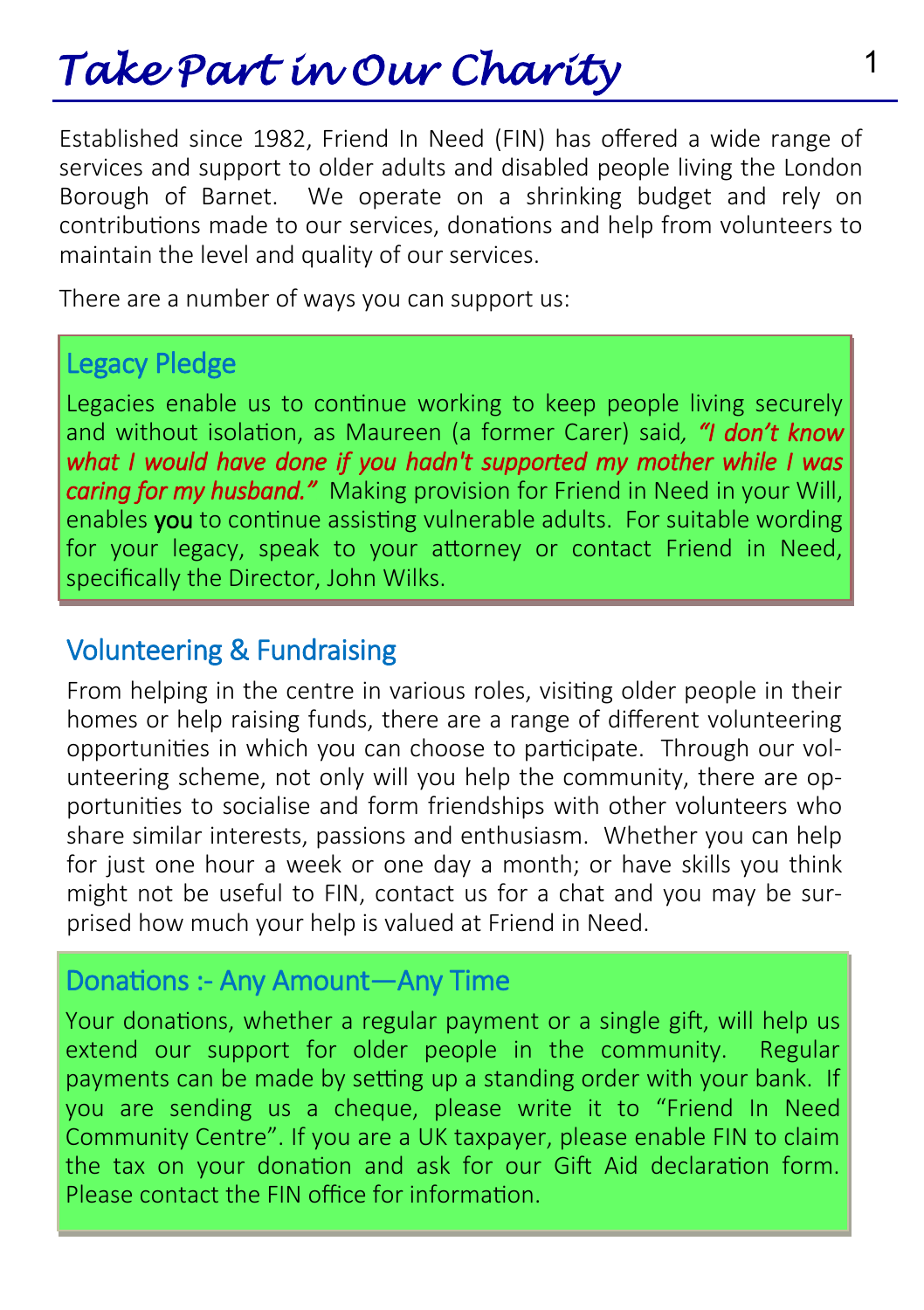

Wellbeing & Hobbies aims to brings together local<br>adults who are socially and physically active adults who are socially and physically active through a range exercise, hobbies, social classes and therapies. Please contact us for more information and booking.

| Yoga Classes*                                                                                                                                                                                                          | Tai Chi Class*                                                                                                                                                             |
|------------------------------------------------------------------------------------------------------------------------------------------------------------------------------------------------------------------------|----------------------------------------------------------------------------------------------------------------------------------------------------------------------------|
| Small classes of mixed level.<br>Beginners welcome<br>No booking required, just drop in.<br>Thu - Mixed Level 17:30 - 18:30                                                                                            | Learn the movements that help<br>improve your balance and<br>resilience. Mixed level class.<br>No booking required, just drop in.<br>Thu - 14:00 - 15:00                   |
|                                                                                                                                                                                                                        |                                                                                                                                                                            |
| Tuesday Social Lunch Club*                                                                                                                                                                                             | IT Help Desk & Home Help*                                                                                                                                                  |
| A social club where you enjoy a<br>freshly prepared 2 course meal: a<br>hot main & dessert, then tea/coffee.<br>Vegetarian option available.<br>Booking required.                                                      | One to one session suitable for all<br>levels. Support to use the computer,<br>laptop, tablet or smart phone. Home<br>visits are available for those who are<br>homebound. |
| Tue - 12:30 - 14:00                                                                                                                                                                                                    | Booking required.                                                                                                                                                          |
| <b>FIN FootCare*</b><br>Professional foot-care including full<br>assessments and full treatments; or<br>opt for just toe-nail trimming.<br>Booking required.<br>Time and day varies-please call to<br>Enquire and book |                                                                                                                                                                            |

#### Therapies (Massage & Physio)\*

Deep tissue, sports, remedial and manual lymphatic drainage massage or physiotherapy. Booking required.

Time and day varies - please call to enquire and book.

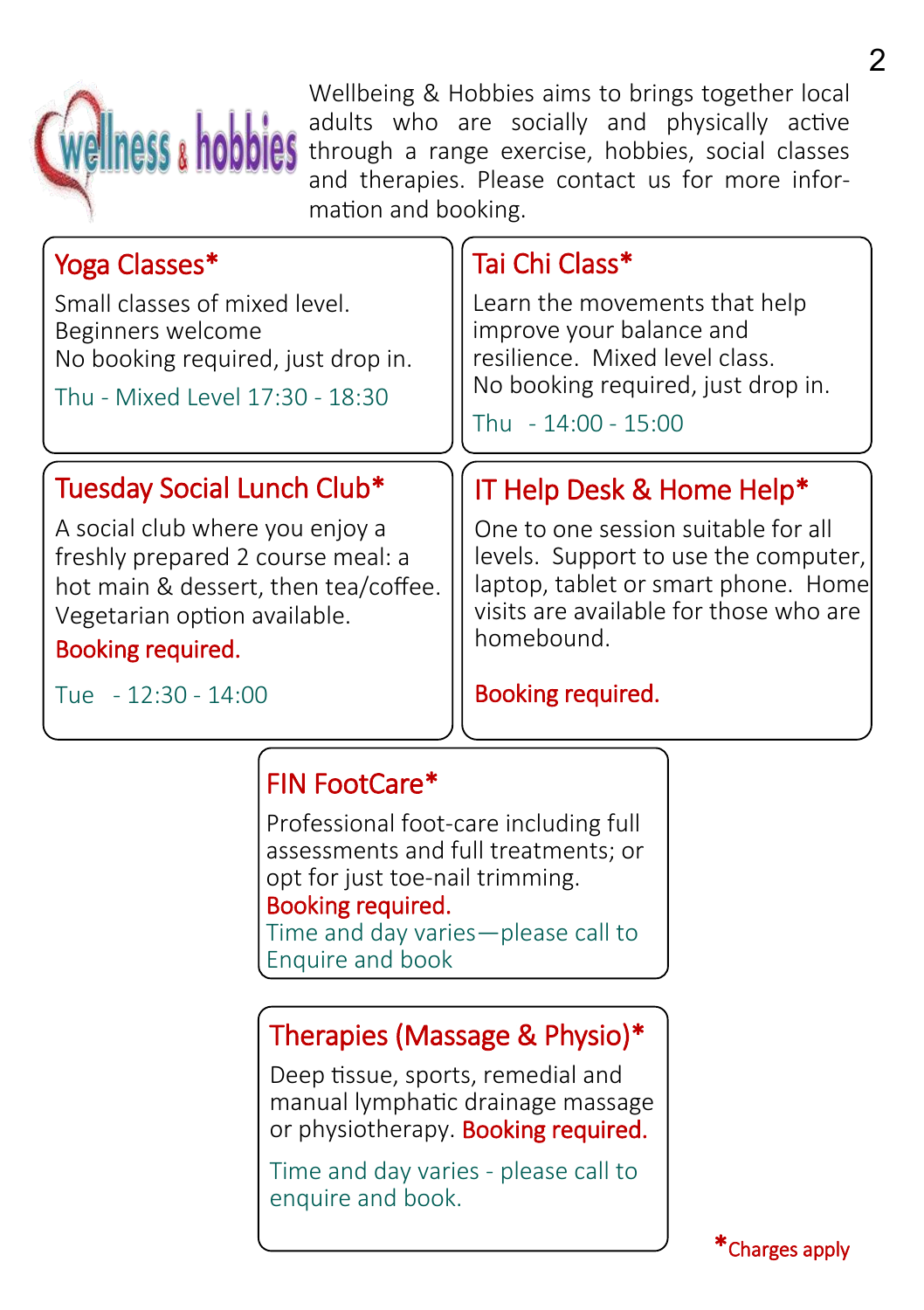

The Activity Centre currently operates Mondays & Thursdays. Aiming to help older adults stay socially engaged, physically active and cognitive-**Centre** ly stimulated. The centre offers a range of different activities and entertainment suitable for people with low or no care needs and are

able to take part independently or assisted by carers. An assessment may be needed in some cases, to identify how we can best support you.

#### Day Member Service (Dementia Friendly) \*

The Activity Centre offers a safe space for people with early onset Dementia or other disabilities to access our activities. Currently: Mon & Thurs: 10am - 3.30pm

 Day Members' Privileges : No extra charge for outings & an invitation to our Christmas party at no cost. Transport services available for eligible members. Half Day Service is also available. Please check with our staff.

#### Seated Exercise to Music\*

Come join our fun and enjoyable *seated exercise* classes that aim to improve body co-ordination, movement and flexibility.

No booking required, just drop in. Mon & Thu: 11:30 - 12:30

#### Tuesday Lunch Club\*

2 courses - a hot main and a dessert; vegetarian option available. Booking required  $12:30 - 14:00$ Currently: Tues

#### Activity Transport\*

Offers a round trip service for eligible Day Service members Subject to assessment and availability.

#### Social Afternoons\*

Join us for fun activities, games and socialise with others. Activities vary on each day. Please check our monthly bulletin. Refreshments served at the end. No booking required, just drop in.

 $14:00 - 15:30$ 

#### Events & Outings\*

Theatre, live music, group work, Christmas parties etc. A special service for existing activity centre clients which is **subject to assess**ment and availability.

#### Live Entertainment\*

Please call the office to find out more.

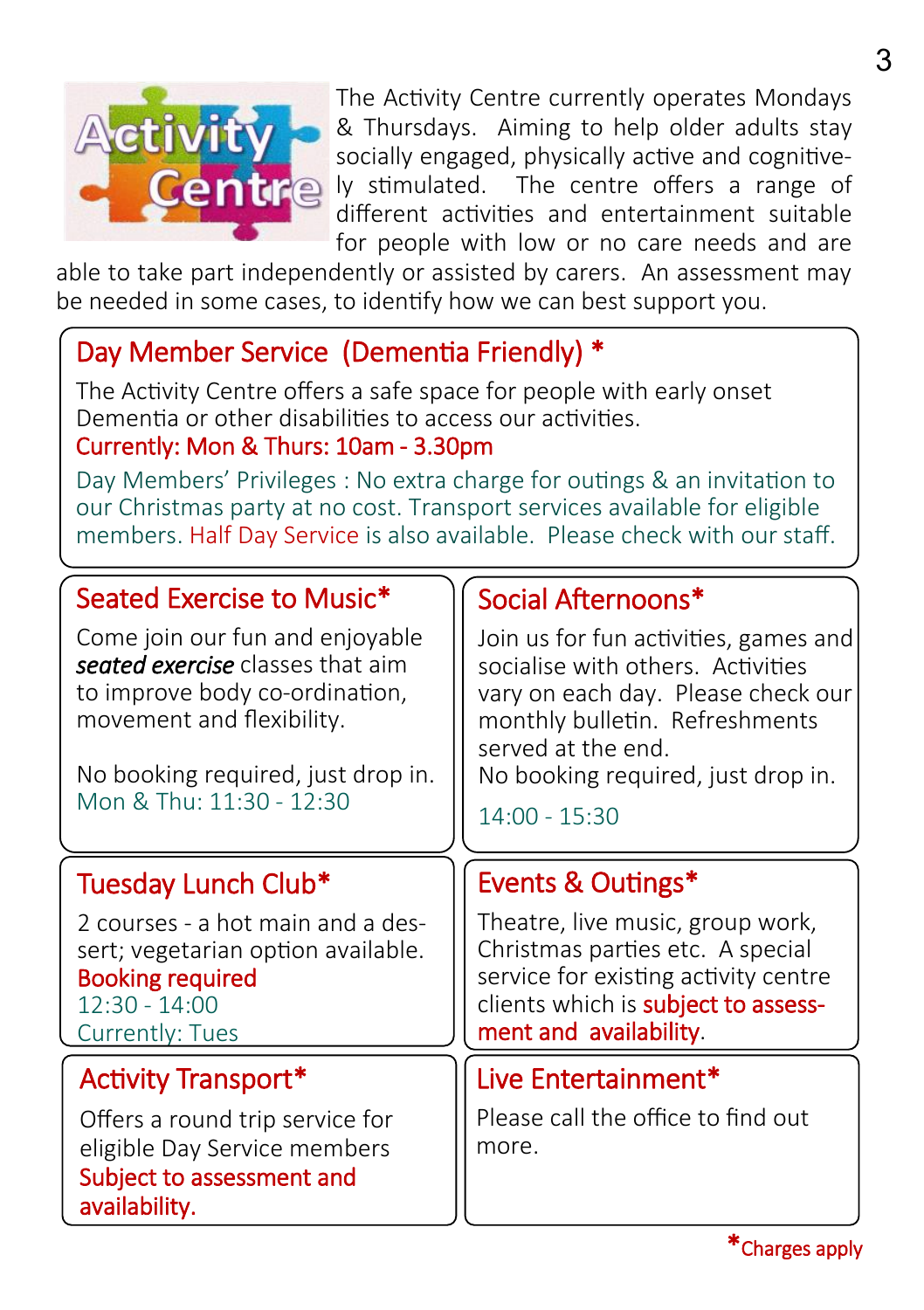# Good Scheme

FIN Good Neighbour Service (GNS) offers five different services to eligible Barnet residents who live in New Barnet, East Barnet and Osidge. These services aim to promote independent living for older adults whose

wellbeing maybe improved by these services. Please contact the office for more information.

#### Information & Advice

This service offers information, and advice about local services, welfare benefits, health care and signposts clients to other service providers, if necessary.

#### Befriending

Aiming to reduce social isolation, this service matches volunteers with older adults who are lonely or lacking social interaction due to their personal circumstances. An initial assessment will take place prior to the matching process. This service does not provide domestic help or personal care, and must not be used to replace care services. Telephone befriending is also available on request.

#### Community Support

We can help with changing light bulbs, filling in forms, reading utility meters, applying for services, hiring wheelchairs\*, hiring accessible vehicles\* and small DIY jobs. In cases where we are unable to help, we can refer you to other agencies which may offer the right assistance.

#### Form filling

Whatever the form, we can assist you to complete it. This includes application for Social Security benefits.

Need a Blue Badge—we can assist.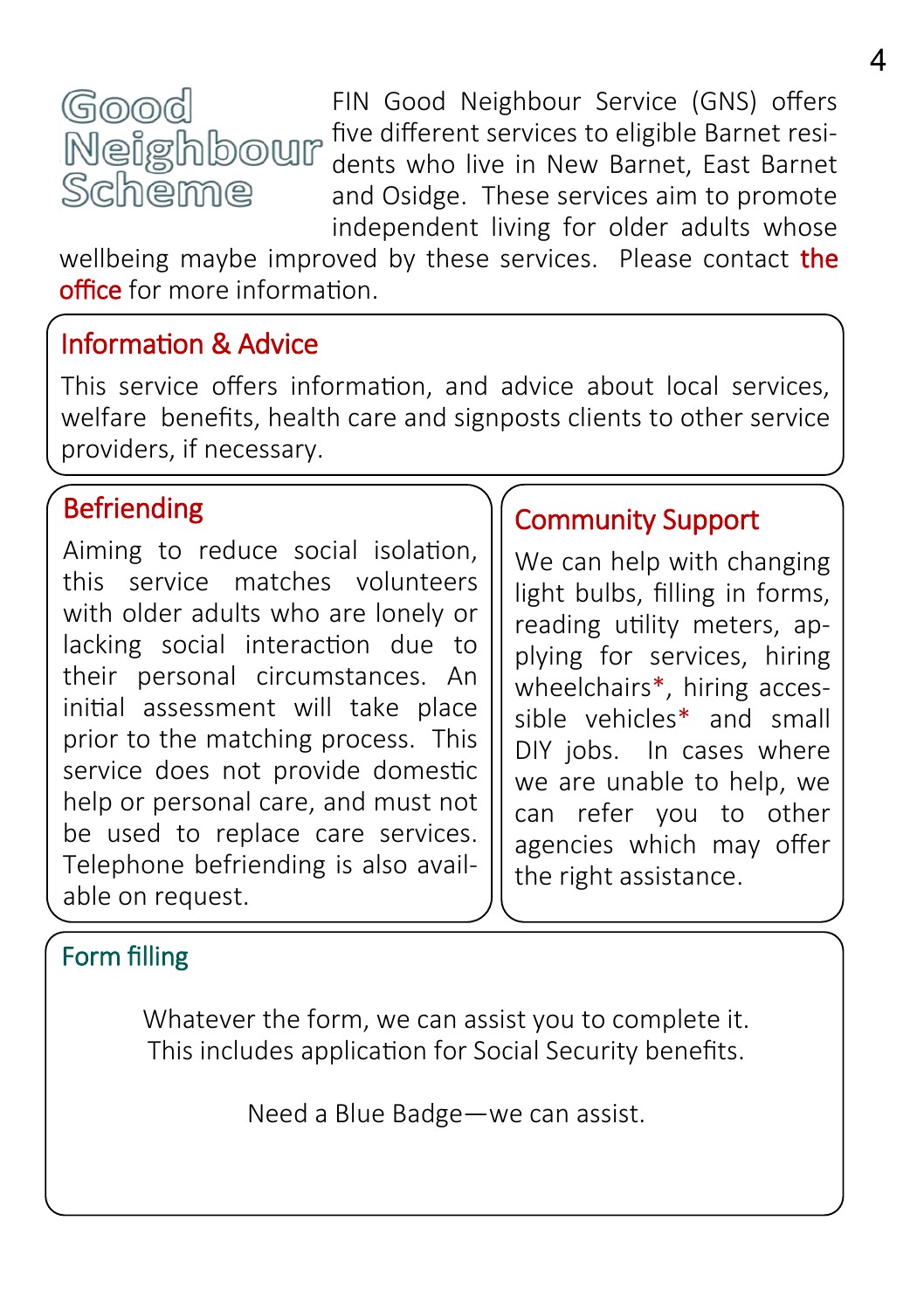FINshopping+ offers a range of services to all residents over 65 (over 55 for people with a disability) living in the London Borough of Barnet. Aiming to promote independent living and uphold general wellbeing, Domestic Services allocates friendly and approachable staff to visit people in their homes, supporting them in shopping, banking, paying bills, collecting pensions and prescriptions, managing documents and other related tasks. In order for the service to be safe and efficient and for you to feel comfortable, all our staff are DBS checked and we try to assign the same staff to visit you. We accept referrals from Social Services, NHS, GP surgeries, other agencies and voluntary organisations. Self referrals and requests from families and carers are welcome too. Eligibility criteria apply and initial assessments may be conducted. Services are charged per hour or part thereof.

Please call us on 020 8449 8225 for more information.

#### OUR SERVICES:

#### Shopping Service [FIN shopping+]

The assigned staff will collect your shopping list, shop at the supermarket and deliver the shopping to you. You may also request help to put away the shopping. If you are able to travel in a non-adapted vehicle, you may also request to go shopping with our staff.

#### Collecting Prescriptions

With your permission, we can collect your prescription from the GP surgeries and collect your medication and deliver it to you. We can also set up a regular collection from your pharmacy.

#### Managing Documents

If you need help reading and/or understanding documents and correspondence, our staff can help explain them and support you to reply.

#### Banking, Paying Bills & Collecting Pensions

Our staff can collect bills from you and pay them at the post office, Pay Points and/or banks. If you have difficulty accessing the cash machine or getting to the bank, an arrangement can be made by which you could manage this through bank transfers or cheques.

#### Charges apply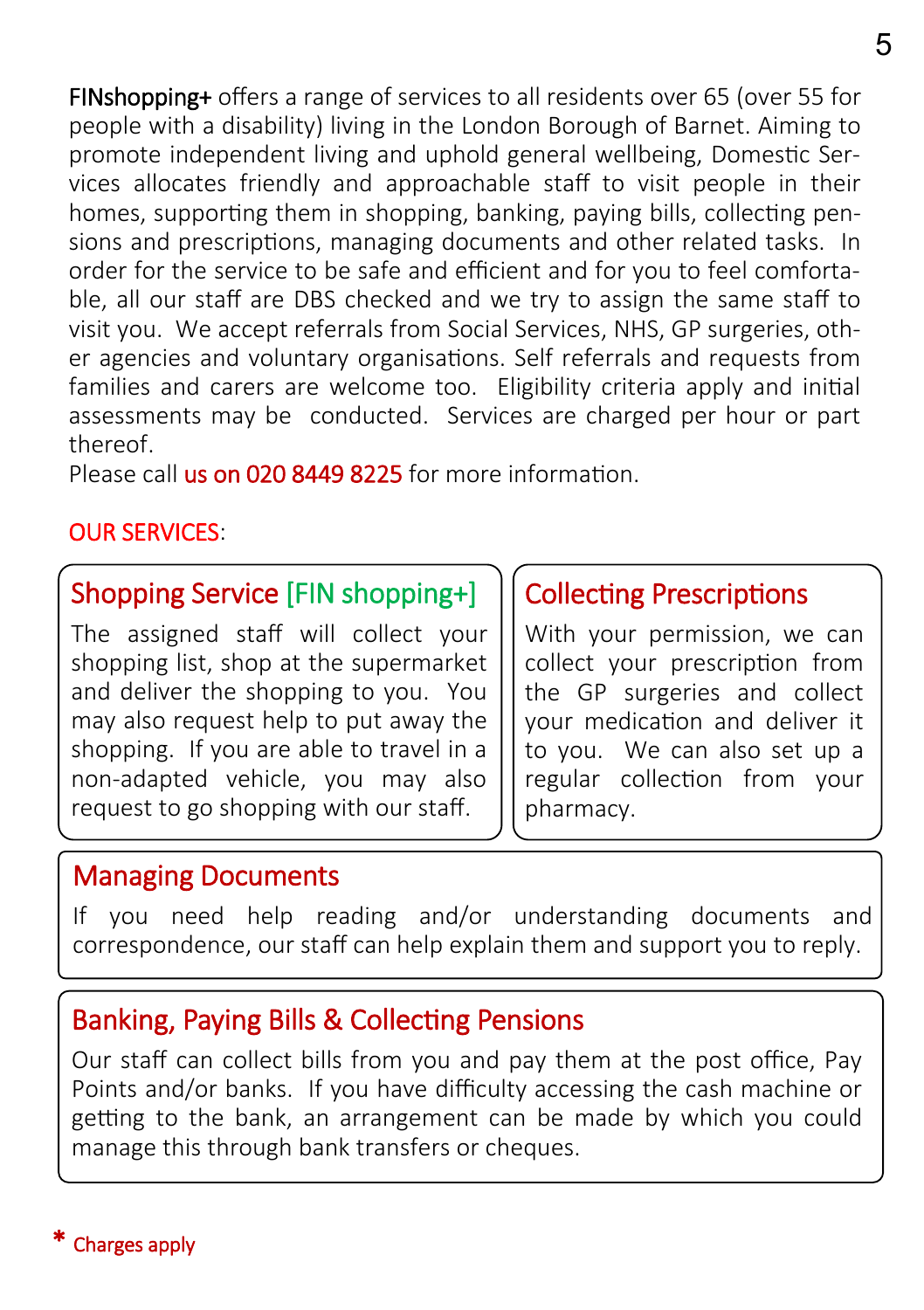

FIN OutReach comprises 5 community-based projects - Happy Knitters, Keeping In Touch (KIT), Inspire+, School Projects and Edgware Hospital Projects.  $\mathbb{R}$   $\mathbb{C}$  in Through various social and leisure oriented activities. FRIEND IN NEED as well as active volunteering, FIN OutReach serves as a community satellite of FIN.

#### Happy Knitters

The club welcomes knitters on Friday (every fortnight) at Wesley Hall, Barnet from 10.00- 12.00; Friern Barnet Library every Thursday 13.00-14.30 (50p charge) and Goodwin Court (EN4 8FH) every Tuesday 14.00—16.00. Coffee, tea and biscuits (and raffle at Wesley Hall); wool and needles provided. All proceeds to charity. Contact Ann Phillips (Project Leader) for more information : 02082751838 / 07765443907

#### Keeping In Touch (KIT) (Telephone Befriending)

KIT is a telephone befriending project that aims to battle loneliness and social isolation in older people. By matching individuals to telephone befrienders, participants form friendships in the comfort of their own homes. Please contact us on 02084498225 for more information.

### OutReach Projects

Aiming to promote community participation and improve wellbeing, FIN OutReach recruits active retirees and people who have recovered from illnesses or traumas as volunteers to support our outreach projects:

#### 1) Inspire +

The project runs interactive activities for care home residents who otherwise will just receive care without social inputs. Two care homes are currently receiving support from our volunteers : Goodwin Court Extra Care and Ravenscroft Care Home. Contact: 020 8449 8225.

#### 2) School Projects

Volunteers are placed at primary schools across the borough to support children in various educational tasks. While helping the schools and its pupils, our volunteers gain a sense of satisfaction from seeing their pupils progress over the school year.

Contact: Pat Worroll 02084407529 or pat@johnworroll.co.uk

#### 3) Edgware Hospital Project

The project organises interactive and social activities for patients of the NeuroRehab unit of the Edgware Hospital.Contact: Lucia Christodoulides 020 8440 0177 or text 07931983340